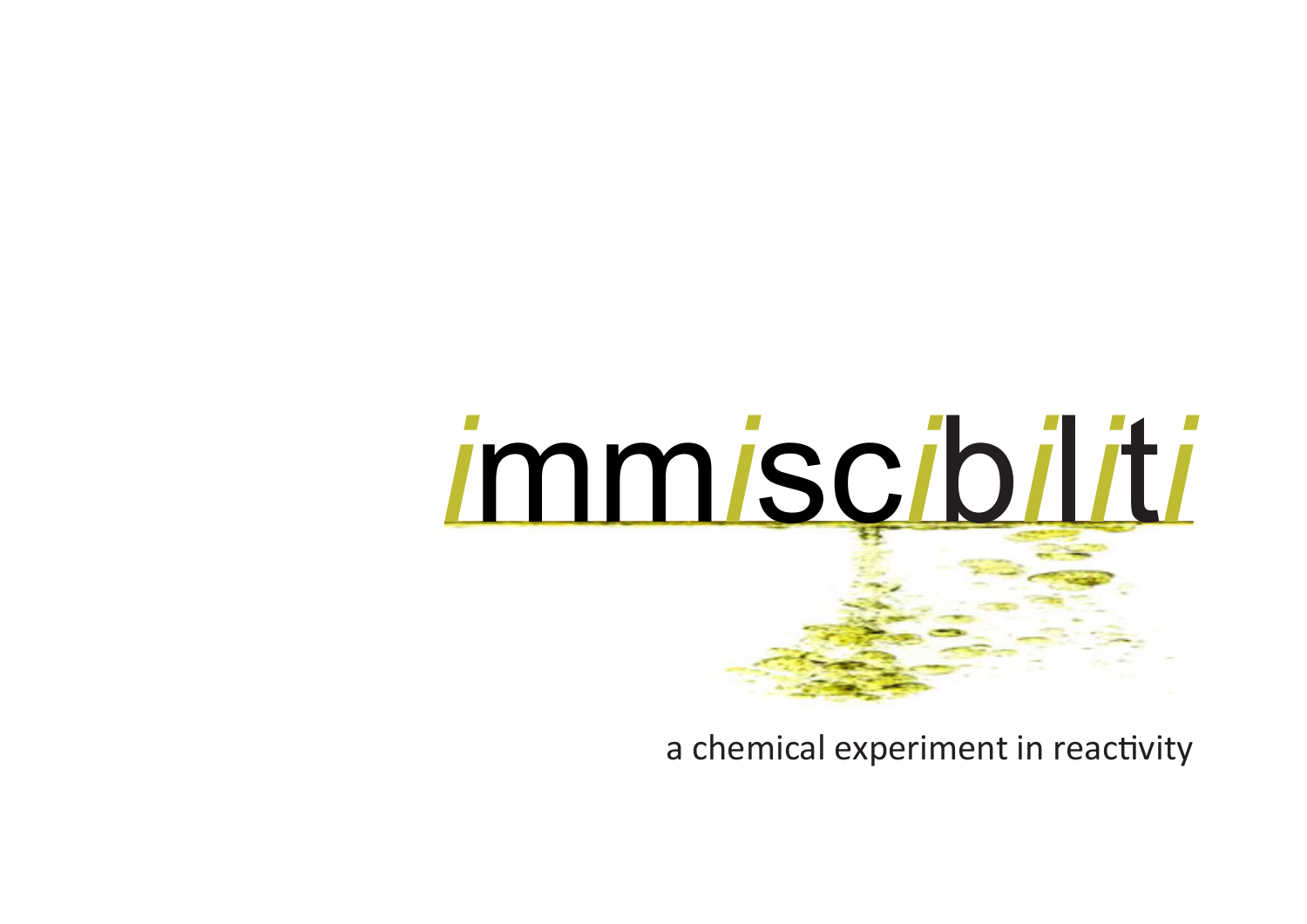

dickson nicky hamlyn jamie jenkinson paul malone nicola rae steven scott alma tischler wood



www.cipango.co.uk/immiscibiliti

Curated by Paul Malone and Nicola Rae

## immiscibiliti

**i-mis'-ibal adj.** That which cannot undergo mixing or blending

The title of this exhibition refers to the resistance that material has to the flow of electricity - a conceit that also alludes to the vacuum of space. The exhibition attempts to align this concept to the process of curatorial practice in which each artist also becomes a co-curator. It is our intention is to allow for the progressive migration of art works within the space, as well as the potential for change over two weeks. These trans-locations are intended to alter perception of the works as well as of the gallery space itself. By taking transitory and sequential ownership of the space, the participating artists engage in creating alternative meanings in ways that allow agency.

Through discussions and experiment, the artworks will be moved around the gallery through the use of wheels, skids, tripods, platforms, mobile projections and virtual reality. The structure of the gallery becomes a site of freedom of movement resisting fixed notions of meaning. Interfaces act as membranes in which ideas and archives from online communities can permeate into real and physical manifestations. We intend to address this by accessing open source concepts in the creation of installations and utilize materials harvested from the locality. The aim is to transfer our ideas into this specific location and so relate to the everyday inhabitance of a space. We would like to create an open system in which ideas permeate between the artists and surrounding community.

Immiscibiliti is an exhibition by contemporary artists and structural film makers relating to the theme of reactivity and resistance in the process of creativity. As suggested by the title this can often operate along the boundaries of the miscible and the immiscible; the blending of influences or resistance to those proximi�es. In effect this exhibition is designed to operate as an intriguing chemical experiment, including artists that on one level share the same influences yet on another inhabit diverse evolutionary paths.

apt gallery, 6 creekside, deptford, london se84sa 10<sup>th</sup> october to 13<sup>th</sup> october. 2019. 12-5pm Private view: friday 11<sup>th</sup> october. 6-8pm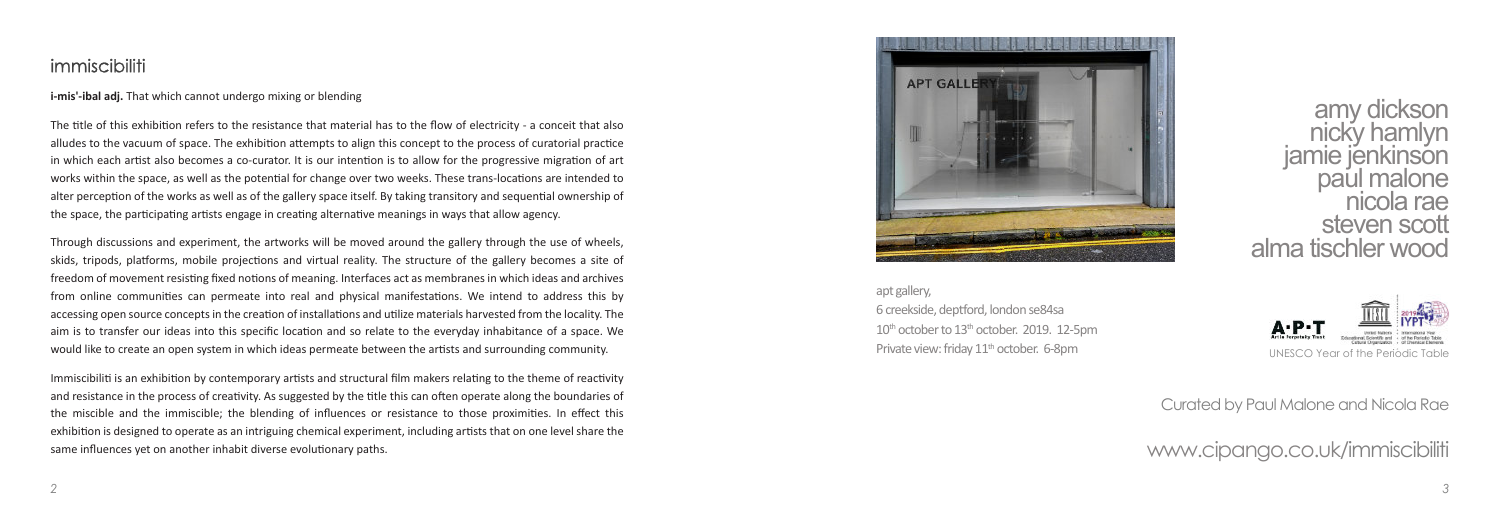













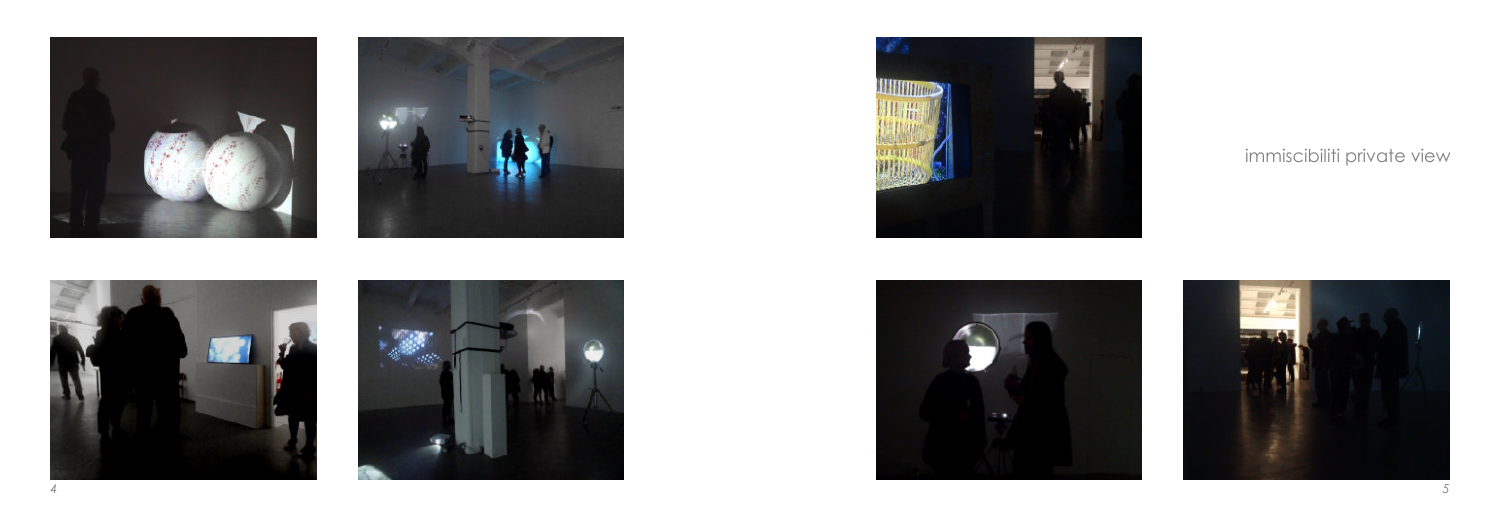











## immiscibiliti general walk-through

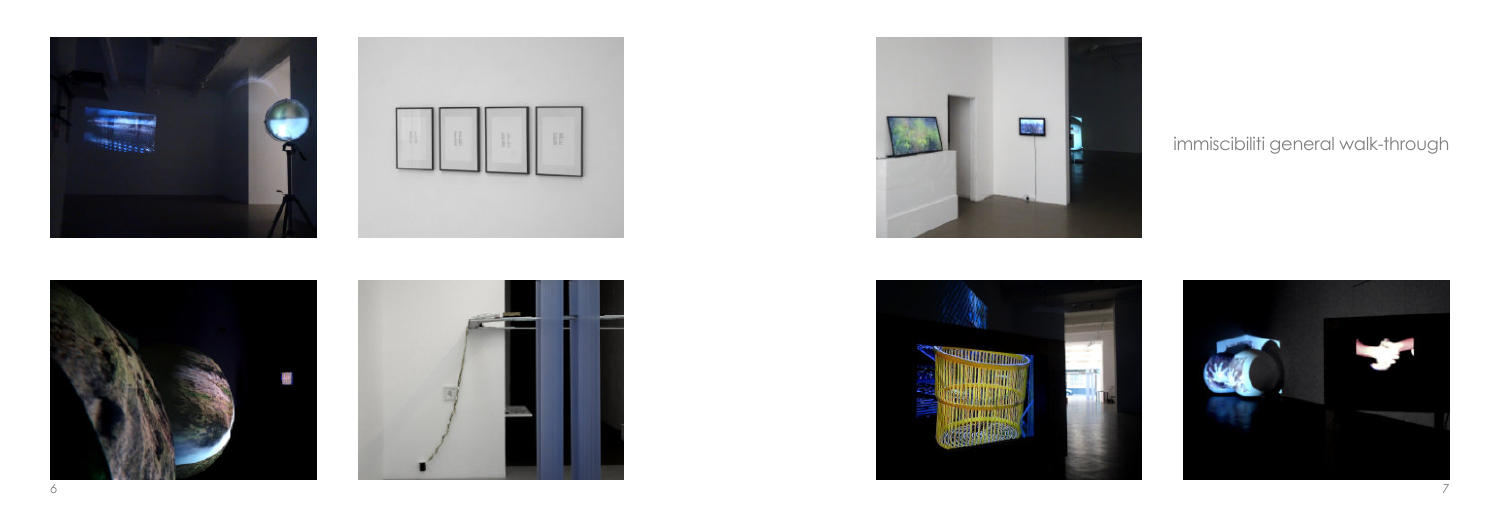artists pages